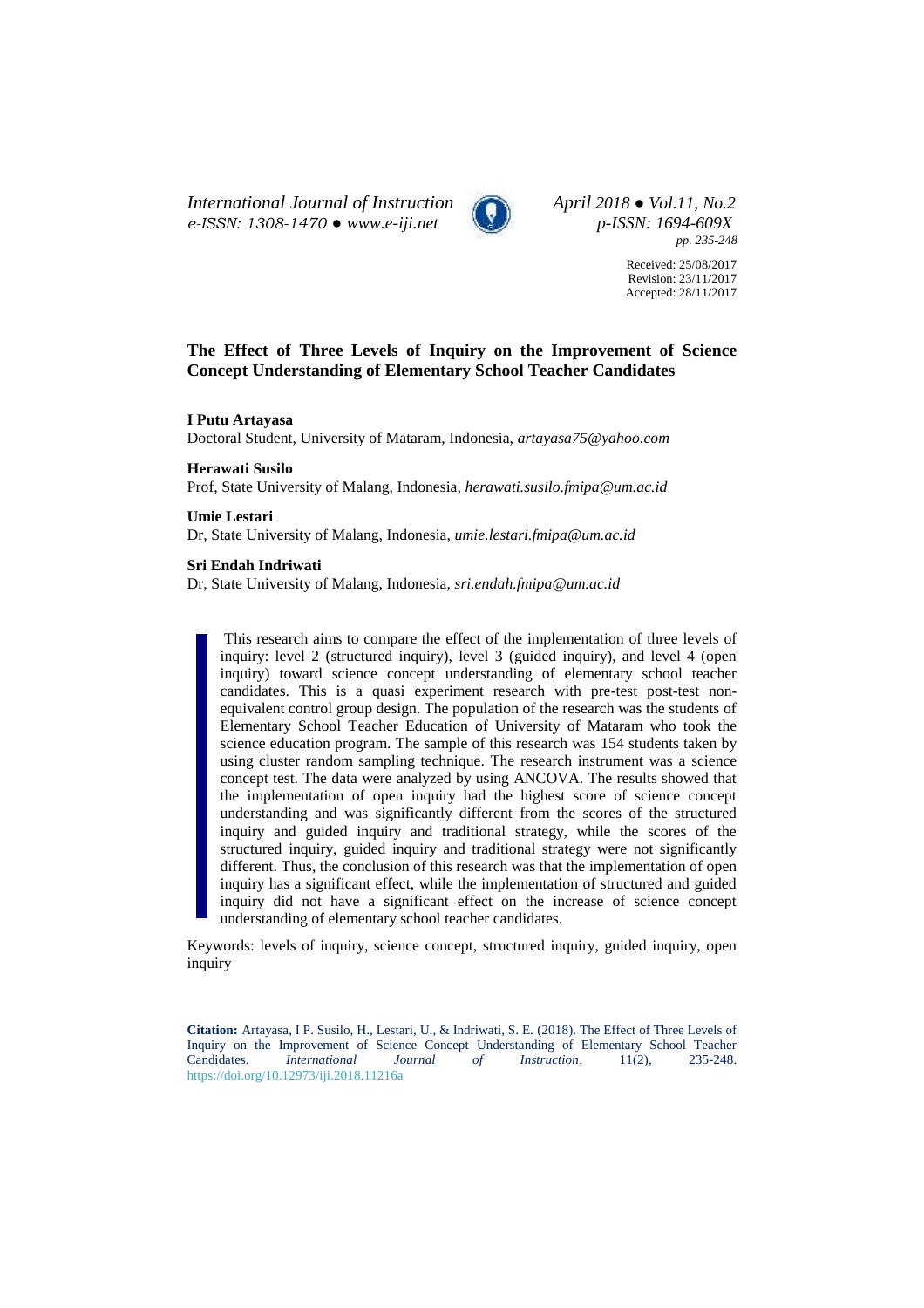## **INTRODUCTION**

Science concept understanding is defined as the students' cognitive ability in understanding and mastering the science concepts through a phenomenon, event, object, or activity related to the science material (Tursinawi, 2016). Science concept understanding is an important ability in mastering the essence of science (Mariana & Praginda, 2009). Good science mastery is needed by human to solve the increasingly complex problems of science and technology in modern life (BSNP, 2010; Rahayu, 2016).

The teaching strategy of science concept understanding is generally carried out by giving examples and explaining the science concepts (Widiawati, Pudjawan, & Margunayasa, 2015). However, the results of research on the science concept understanding of elementary school students in some regions of Indonesia are generally still low. Approximately 40-50% of elementary school students under study have a science concept which is still in low category (Tursinawi, 2016; Widiawati et al., 2015). The weak science concept understanding of the students was also reflected on the results of the evaluation of the Program for International Student Assessment (PISA) from 2009 to 2015 on the science literacy of Indonesian students. The results showed that the score of the Indonesian students' science literacy was still below in the average of the countries evaluated (Kemendikbud, 2013; OECD, 2016).

Elementary school teachers and elementary school teacher candidates as people who teach science at elementary schools are expected to have a good understanding of science concepts to support their science teaching. However, the results of research in several regions in Indonesia, such as Gayo Lewes, Nanggroe Aceh Province and Ngada Regency in East Nusa Tenggara, show that the understanding of science concept of elementary school science teachers is still low (Laksana, 2014; Zulfadly, 2008). Nearly 50% of elementary school teachers and teacher candidates have misconceptions science materials (Laksana, 2016; Nahadi & Hamdu, 2016; Pujayanto, 2011). Thus, the increase of the science concept understanding of elementary school science teachers and teacher candidates needs to be concerned to improve the performance of the science teaching in schools.

The level of the science concept understanding of the teachers cannot be separated from the learning process at the university where the teachers earned their titles (Akbar, 2010). In other words, the effectiveness of science learning process of the teacher candidates in the universities has an effect on the level of science concept understanding when they become teachers. Thus, it becomes a challenge for universities to look out for effective learning strategies to improve the science concept understanding of teacher candidates in order that they have good teaching science performance when they become teachers (Kurniawan & Fadloli, 2016).

According to Skamp (1998), an effective science-learning strategy is by providing students with extensive opportunities to conduct independent investigations and to link the learning to their daily lives and environment. The science learning strategy is similar with the inquiry strategy, because according to Ketpichainarong, Panijpan, &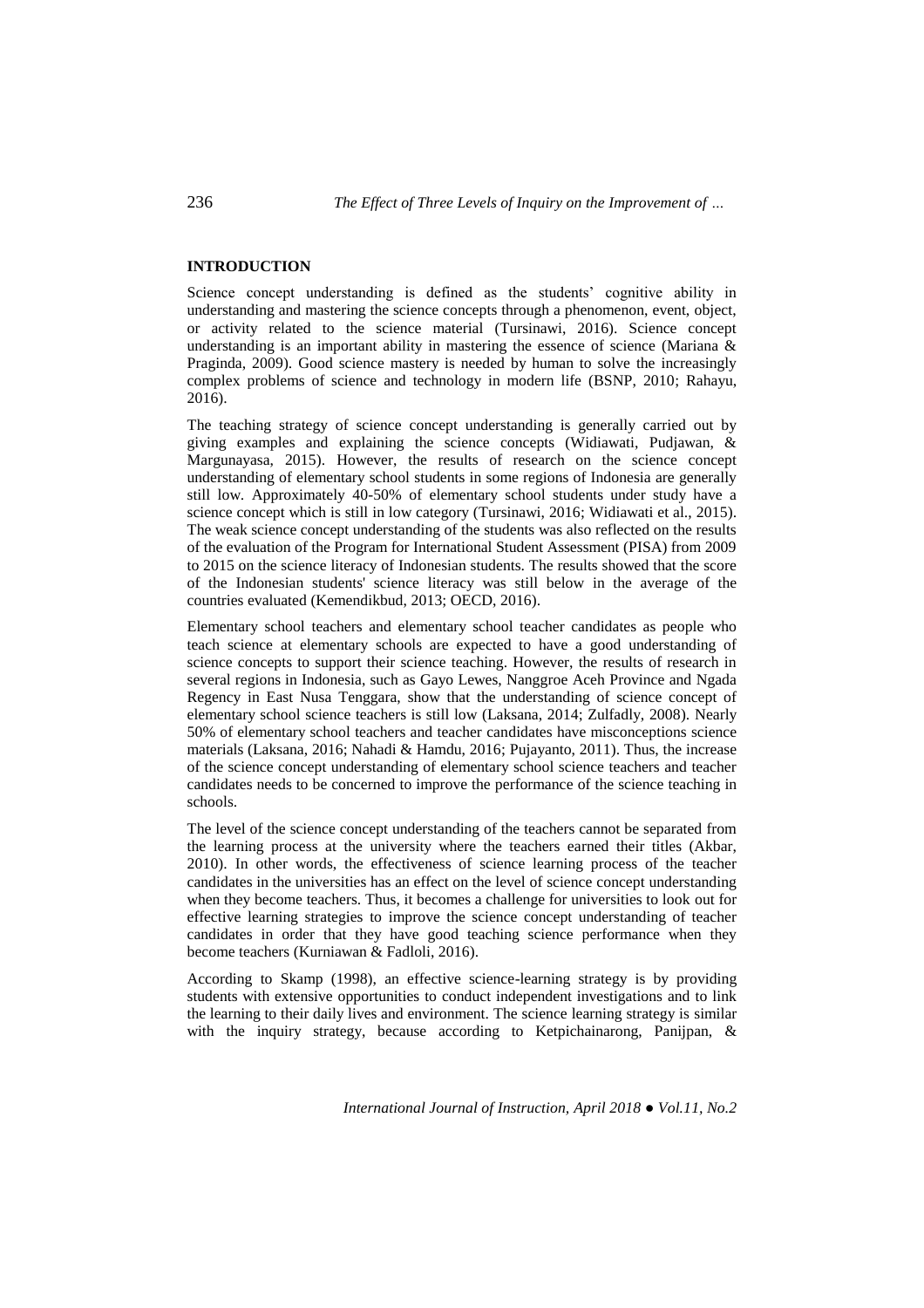Ruenwongsa (2010), the implementation of inquiry strategy provides students with an opportunity to investigate science-based issues that they are interested in. This learning strategy is in accordance with the constructivist principles, which is to provide students with opportunities to construct new understandings based on their experiences by exploring various phenomena in their environment (Andrini, 2016).

Several research results show that the implementation of inquiry strategy has a significant effect on the improvement of students' understanding of science concept. The result of the study from Bilgin (2009), Ketpichainarong et al. (2010), Sahyar and Hastini (2017) indicate that students who implement inquiry strategy has better science concept understanding than those who implement traditional strategy. The implementation of the inquiry strategy also has an effect on the increase of students' motivation and science learning results (Abdi, 2014; Lintuan, Chin, Tsai, & Cheng, 2005).

According to Llewellyn (2013), there are four levels of inquiry, namely demonstrated, structured, guided, and open inquiry (Table 1). The four levels of inquiry are distinguished by the amount of teachers' involvement in learning. Teachers' involvement decreases with the increasing inquiry level. The biggest teachers' involvement is in the demonstrated inquiry, and then it becomes less and less in structured, guided, and open inquiry.

#### Table 1

Characteristics of four levels of inquiry

|                                 | Demonstrated Structured |           |                     | Guided Self-directed or Student-Initiated |
|---------------------------------|-------------------------|-----------|---------------------|-------------------------------------------|
|                                 | Inquiry                 | Inquiry   | Inquiry             | Inquiry (Open Inquiry)                    |
|                                 | (Level 1)               | (Level 2) | (Level 3) (Level 4) |                                           |
| Posing the question             | Teacher                 | Teacher   | Teacher Student     |                                           |
| Planning the procedure Teacher  |                         | Teacher   | Student Student     |                                           |
| Formulating the results Teacher |                         | Student   | Student Student     |                                           |

The research results show that the implementation of different levels of inquiry has an effect on the development of different capabilities. According to Sadah and Zion (2009) open inquiry students have a higher level of change criteria during inquiry (searching literatures, generating new ideas, solving technical problems) and understanding of work procedures. The research results show that the implementation of open inquiry is more effective in developing cognitive skills, procedural skills, and students' critical and scientific thinkings than that of the guided and structured inquiry (Zion & Mendelovici, 2012). However, not all students can directly apply open inquiry. They still need a bridge before implementing a higher level of inquiry (Arslan, 2014). Other research results show that the implementation of open inquiry leads to higher psychomotor learning results but lower cognitive learning results than the implementation of guided inquiry (Sulistina, 2009).

Although there are four levels of inquiry with different characteristics and each of which can develop different abilities, to date, teachers generally only apply one level of inquiry within a learning period (Fuad, Zubaidah, Mahanal, & Suarsini, 2017). According to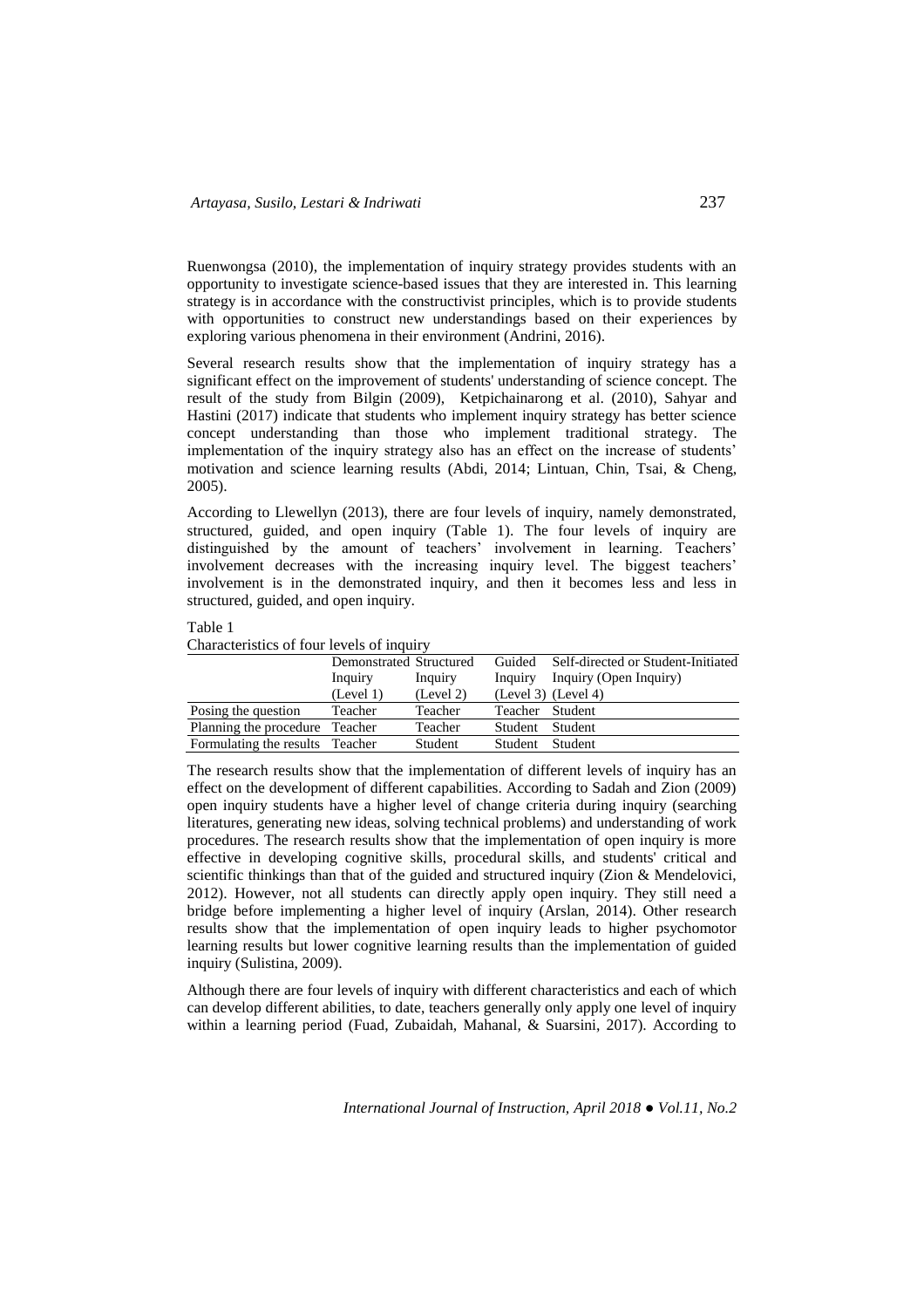238 *The Effect of Three Levels of Inquiry on the Improvement of …*

Zion and Mendelovici (2012), there is still a controversy in determining which of the structured, guided, and open inquiries are the most effective to be implemented in schools. Therefore, to increase students' science concept understanding, it is needed information about inquiry levels and which one is more effective to be implemented in science learning. For testing which inquiry level is more effective, then the objective of this research is to examine the differences of the effects of the implementation of structured, guided, and open inquiry in increasing the science concept understanding of elementary school teacher candidates.

## **METHOD**

### *Research Design*

This is a quasi experimental research using pre-test post-test non-equivalent control group design. The population of this research was the third semester students of Elementary School Teacher Education (PGSD) of University of Mataram in the academic year 2016/2017. The sample consisted of 154 students divided into four classes, taken by cluster random sampling technique. The three classes were experimental groups consisting of structured, guided, and open inquiry classes, and the remaining class was the traditional class, which was used as the control group. Demonstrated inquiry strategy was not implemented in this research because all students from each class were expected to perform an experiment.

The research was conducted for three months in the science education lecture, starting from September to November 2016. The implementation of these three levels of inquiry was done gradually to provide adaptation phase for the guided and open inquiry students before they applied higher level of inquiry. In the first lesson, the three inquiry classes implemented the lowest level of inquiry, the structured inquiry. In the second lesson, the structured inquiry class still implemented the structured inquiry level, while the other two inquiry classes implemented a higher level of inquiry, namely the guided inquiry. In the third lesson and so on, the structured, guided, and open inquiry classes implemented the level of inquiry which corresponded to the name of each inquiry class.

In the learning process, all classes carried out experiments, but with different characteristics. The students in the structured inquiry class conducted experiments based on the experiment questions and work procedures made by the lecturers, while the students in the guided inquiry class were given experiment questions, but they were instructed to create their own work procedure. The open inquiry class carried out the experiment based on their experiment questions which they made by themselves, while the traditional class carried out the experiment based on the instructor's complete instructions, including the introduction, experiment questions, work procedures, and presentation of experimental data.

There were ten experiments conducted by the students when this research took place. The experiments were about measurements, substances and changes, plant diversity, photosynthesis, animal diversity, nutrition, respiration, circulation, pollution and adaptation, and simple machines. All experiment activities from traditional class and structured inquiry class were conducted in the class. Guided inquiry class and open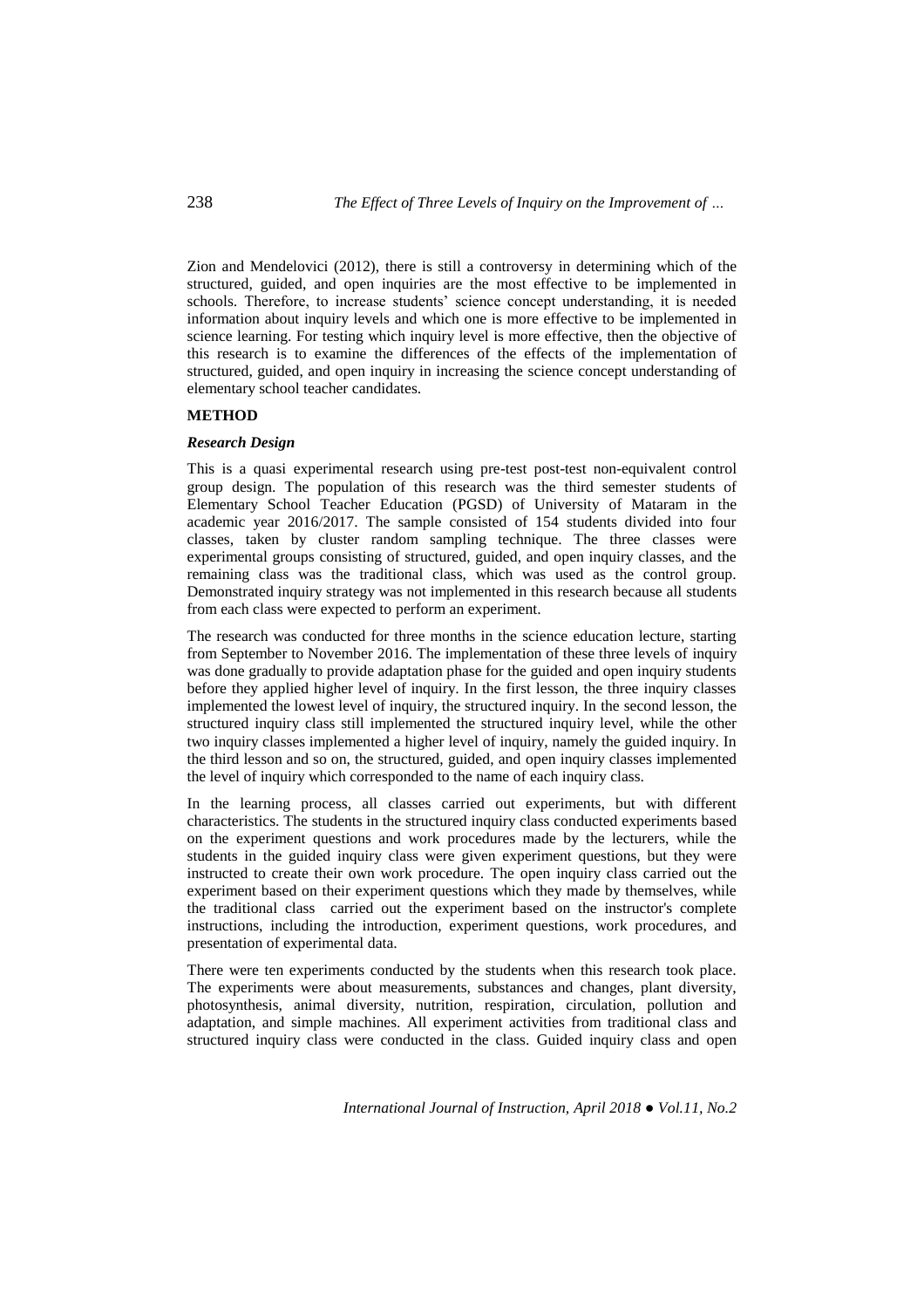inquiry class performed experiments inside the class and outside the class or at home. Two experiments were conducted inside the class. Three experiments were conducted in the class and then they were finished at home. And for the rest, five experiments were conducted outside the class. On each experiment, the students worked in groups of four to five. The class meetings were held weekly with 150 minutes for each meeting. One lecturer taught the four classes.

All the three inquiry classes implemented inquiry cycle based learning proposed by Llewellyn (2013). Each cycle of inquiry began with the stages of (1) inquisition, asking questions to be investigated, (2) acquisition, brainstorming possible answers to the questions, (3) supposition, selecting answers to the questions to be tested, (4) implementation, preparing the experimental work plans, (5) ) Summation, collecting data and drawing conclusions, and ended with (6) exhibition, communicating the experimental results (Table 2).

Table 2

The comparison of the students' activities on the three levels of inquiry and the traditional strategy

| The stages in the<br>inquiry cycle | Structured inquiry                                                                         | Guided inquiry                                                                             | Open inquiry                                                                               | Traditional                                               |  |
|------------------------------------|--------------------------------------------------------------------------------------------|--------------------------------------------------------------------------------------------|--------------------------------------------------------------------------------------------|-----------------------------------------------------------|--|
| Inquisition                        | The lecturer asked<br>the experimental<br>questions                                        | The lecturer asked<br>the experimental<br>question                                         | Students asked the<br>experimental<br>questions                                            |                                                           |  |
| Acquisition                        | The students<br>proposed various<br>possible answers to<br>the experimental<br>questions   | The students<br>proposed various<br>possible answers to<br>the experimental<br>questions   | Each group of<br>students discussed<br>the answers to the<br>questions they made           | <b>Students</b>                                           |  |
| Supposition                        | The student selected The student<br>the answers to be<br>tested in the<br>experiment       | selected the answer<br>to be tested in the<br>experiment                                   | The student selected<br>the answer to be<br>tested in the<br>experiment                    | carried out<br>activities<br>based on the<br>experimental |  |
| Implementation                     | Students performed<br>experiments based<br>on experimental<br>work procedures              | <b>Students</b><br>developed the<br>experimental work<br>procedures                        | Students developed<br>the experimental<br>work procedures                                  | procedures<br>and<br>presented<br>their<br>experimental   |  |
| Summation                          | Students collected<br>and presented data<br>in tables or graphs<br>and drew<br>conclusions | Students collected<br>and presented data<br>in tables or graphs<br>and drew<br>conclusions | Students collected<br>and presented data<br>in tables or graphs<br>and drew<br>conclusions | results                                                   |  |
| Exhibition                         | Students presented<br>the experimental<br>results                                          | Students presented<br>the experimental<br>results                                          | Students presented<br>the experimental<br>results                                          |                                                           |  |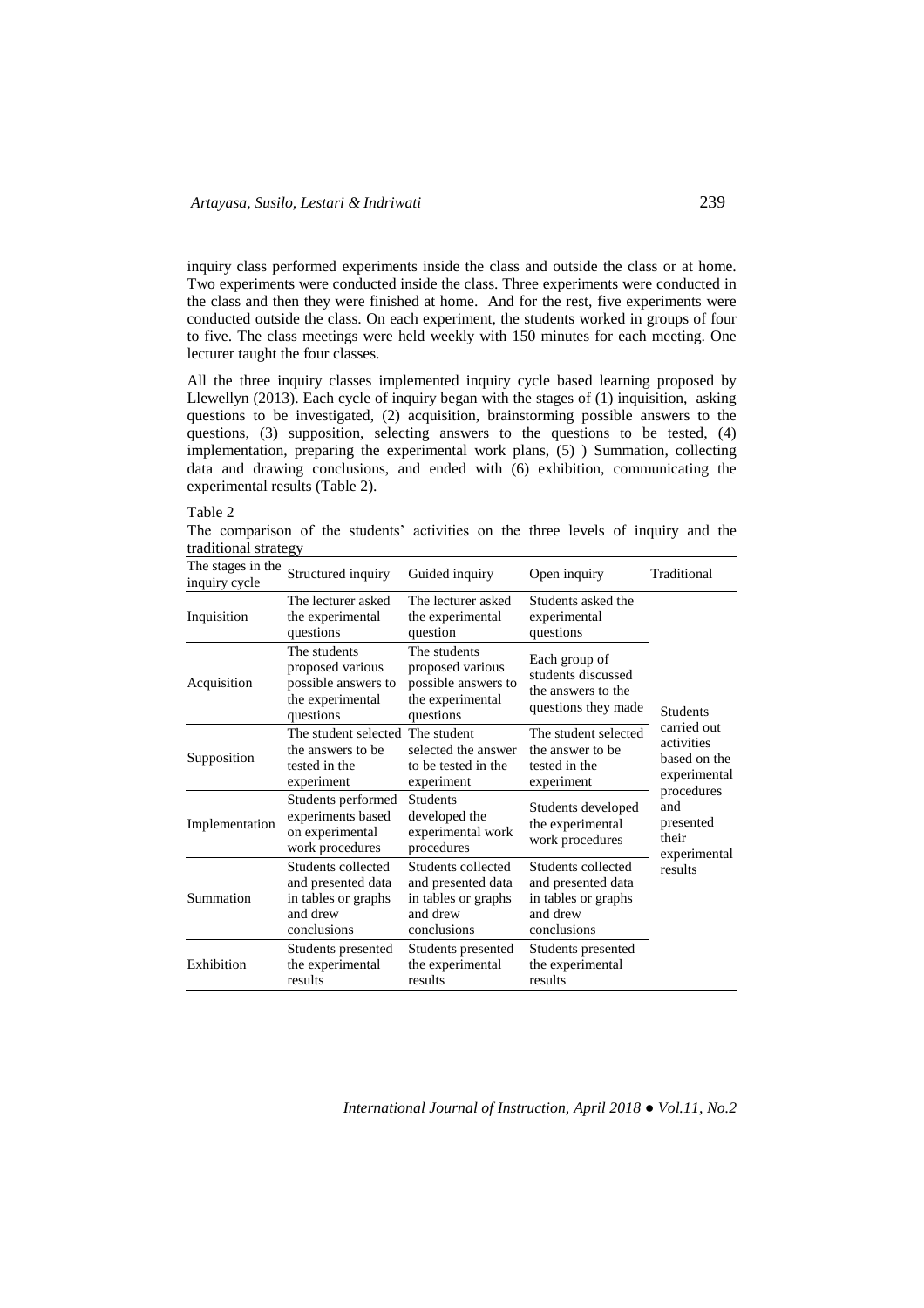#### *Data Collection and Analysis*

The data were collected from the scores of the pre-test and post-test of science concept understanding. The pre-test was carried out in the first week of the research, while the post-test was carried out at the end of the research that was the fourth week of November 2016. A total of 37 test items was used on the pre-test and post-test. The tests were made by the researchers and validated by two curriculum and science experts. The test items corresponded to the ten experimental topics. Types of the tests were multiple choice (35 items) and essay (2 items). In the multiple-choice test, the correct answer was given a score of 1, while the wrong answer was given a score of 0. The score of the essay answer was between 0 and 3. All the test items were valid ( $p < .05$ ). The coefficient of the Cronbach's alpha test was .86. Thus, it is declared as reliable (Sarwono, 2015).

The research was finished by performing an interview to three students from each researched class. The purpose of the interview was to get the data which were not recorded from test result. The question from the interview was about advantages and new things that they got from learning process. Therefore, the result of interview can give further explanation about test result and that is needed to enrich the research result discussion.

The data were analyzed by using Analysis of Covariance (ANCOVA). The ANCOVA prerequisite tests, namely the One-Sample Kolmogorov-Smirnov test was performed to determine the normality of the data and Levene test was performed to determine the homogeneity of the data variance. The post hoc Least Significant Difference (LSD) test was performed to determine the significance difference in the mean score of the four learning strategies implemented. The data analysis was performed on Statistical Package for Social Sciences (SPSS) for Windows version 22.

# **FINDINGS**

The observation results of the experiments done by students show that on the topic of measurement and the topic of the substance and its changes, all classes had the same experimental questions. All the experimental questions were made by the lecturers, including on the open inquiry class on which they had not implemented an open inquiry strategy on both topics. However, when each class implemented different levels of inquiry, starting from the topic of plant diversity, the open inquiry class had more experimental questions than the other three classes. This was different from that in the structured and guided inquiry classes and traditional classes that had the same experimental questions, as shown in Table 3.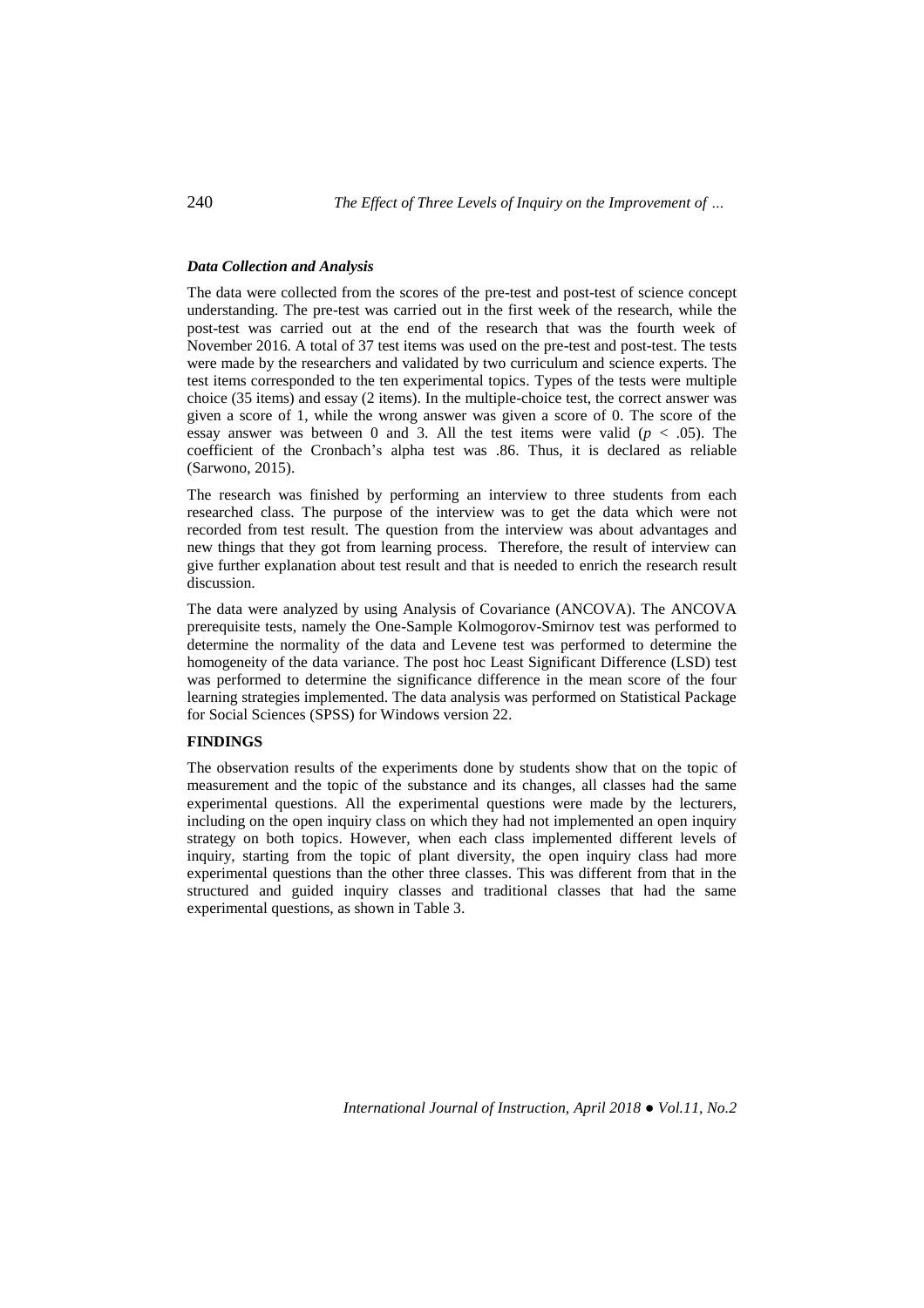## Table 3

Comparison of the experimental questions between the open, guided, and structured inquiry and traditional classes

|                             |          | <b>Experiment</b> questions                                                                                                                                         |                                                                                                                                                                                                                                                                                                                                                                             |
|-----------------------------|----------|---------------------------------------------------------------------------------------------------------------------------------------------------------------------|-----------------------------------------------------------------------------------------------------------------------------------------------------------------------------------------------------------------------------------------------------------------------------------------------------------------------------------------------------------------------------|
| Experiment<br>topics        |          | Guided inquiry,<br>structured inquiry,<br>and traditional                                                                                                           | Open inquiry                                                                                                                                                                                                                                                                                                                                                                |
| Measurement                 | 1.       | How is it to measure the width<br>and volume of regular and<br>irregular objects?                                                                                   | How is it to measure the width and volume of regular and irregular<br>objects?                                                                                                                                                                                                                                                                                              |
| Substances and<br>changes   | 1.<br>2. | What is the difference between<br>solid, liquid and a gas?<br>Between the physical and<br>chemical changes, which<br>changes are reversible and non-<br>reversible? | What is the difference between a solid, liquid and a gas?<br>Between the physical and chemical changes, which changes are<br>reversible and non-reversible?                                                                                                                                                                                                                 |
| Plant diversity             | 1.       | What is the difference between<br>monocotyl and dicotyl plant?                                                                                                      | What is the difference between monocotyl and dicotyl plant<br>morphology?<br>Is the transportation system between monocotyl and dicotyl different?<br>Is water absorption in plants affected by root, leaf or both?<br>Is the rate of water transport in plants different at different light<br>intensities?                                                                |
| Photosynthesis              | 1.<br>2. | What factors affect the rate of<br>photosynthesis?<br>prove that photosynthesis<br>produces oxygen and glucose?                                                     | Does the difference in light intensity affect the number of oxygen gas<br>bubbles produced?<br>How is the experiment design to Does temperature difference affect the different rate of photosynthesis?<br>Can photosynthesis occur under the lights of lamps?<br>Is carbohydrate only produced from the leaves exposed by lights?                                          |
| Animal diversity            | 1.       | What are the different<br>invertebrates and vertebrates?                                                                                                            | What are the morphological characteristics of vertebrates and<br>invertebrates?<br>What is the position of invertebrates and vertebrates in the food web?<br>characteristics of the structure of What are the characteristics of the animals which are susceptible to<br>extinct?<br>How is the animal grouping based on their habitat and food on<br>grassland ecosystems? |
| Nutrition                   | 1.       | What substance is contained in<br>food and what is its function in<br>the body?                                                                                     | What are the different characteristics of carbohydrates and fats?<br>Do our staple foods contain starch, protein, and glucose?<br>Do the drinks sold in packs contain vitamin C?                                                                                                                                                                                            |
| Respiration                 | 1.       | How to prove that carbon<br>dioxide and water vapor are<br>produced when we exhale?                                                                                 | Is carbon dioxide produced when exhaling?<br>Is water vapor produced when exhaling?<br>What environmental factors act as a disturbance of the respiration of<br>aquatic animals?                                                                                                                                                                                            |
| Circulation                 | 1.       | Is there any effect of different<br>activity on the rate of pulse?                                                                                                  | What is the difference in pulse rate before and after exercise?<br>Does gender difference affect the pulse rate?<br>Does the weight difference affect the pulse rate?                                                                                                                                                                                                       |
| Pollution and<br>adaptation | 1.<br>2. | How is the effect of detergent<br>toward the responses of fish?<br>Does the disguise of a butterfly's<br>body color function to save itself<br>from its predators?  | Does the presence of detergent affect the response of fish?<br>What is the effect of oil spills on fish behavior?<br>How are the adaptation differences of living things morphologically,<br>physiologically, and behaviorally?<br>What is the effect of environmental pollution on the adaptation of<br>living things?                                                     |
| Simple machines             | 1.       | What are the types and                                                                                                                                              | What are the types of simple machines that exist in the domestic<br>environment?<br>How is the role of the inclined plane in daily life?<br>advantages of simple machines? How do the differences in work result between work using and not<br>using simple machines?<br>What are the advantages of using a pulley?                                                         |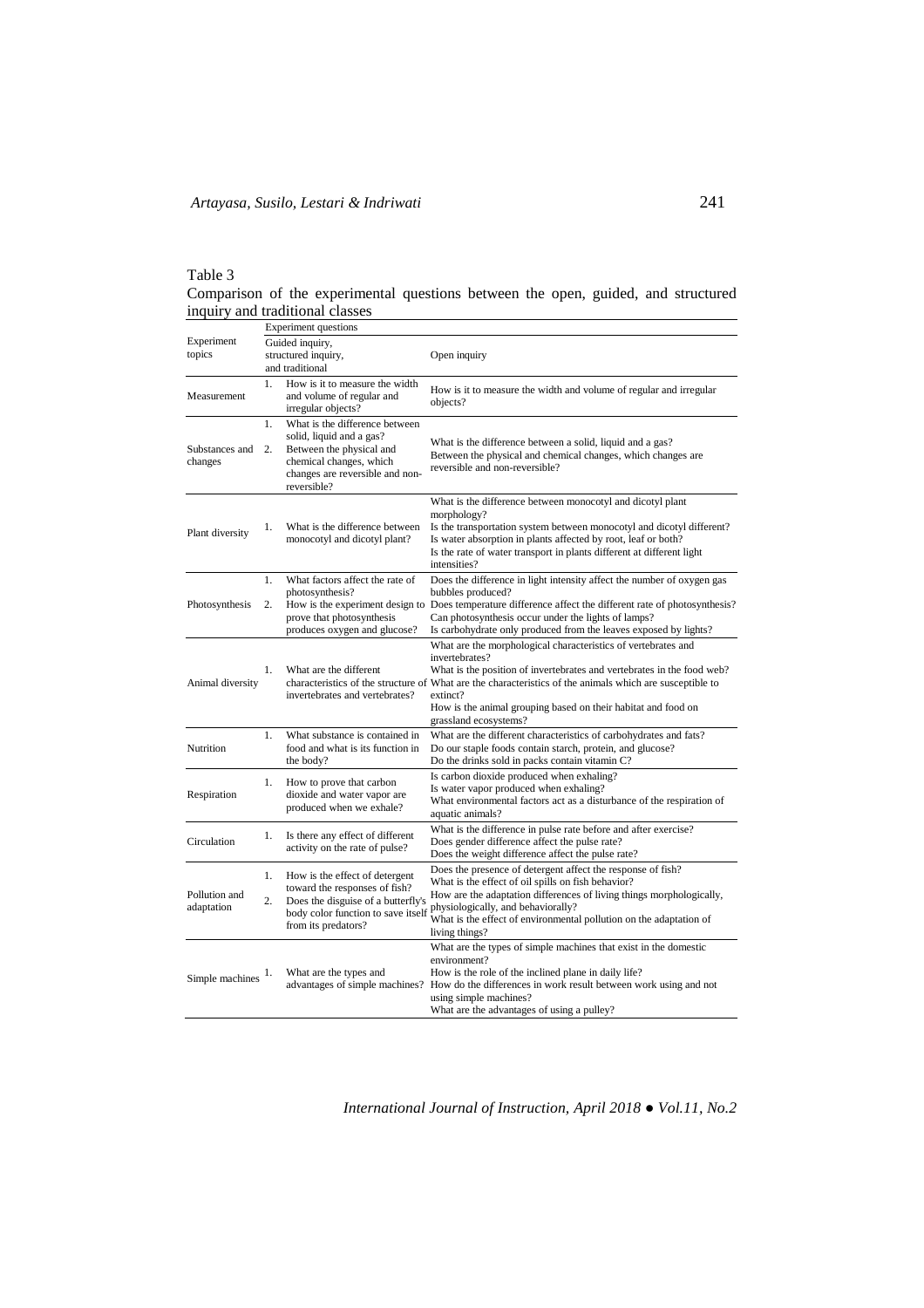The results of the science concept test show that the scores of the pre-test and post-test of the traditional class were the lowest, while the open inquiry class had the highest pretest and post-test scores followed by the guided and structured inquiry classes. The traditional class had an average pre-test score of 44.23 and post-test of 52.23, while the open inquiry class had 58.53 for the pre-test and 72.59 for the post-test (Table 4).

| Strategy           |    | Pre-test |           | Post-test |           |
|--------------------|----|----------|-----------|-----------|-----------|
|                    |    | Mean     | Std.Error | Mean      | Std.Error |
| Traditional        | 36 | 44.23    | 2.32      | 52.23     | 2.23      |
| Structured Inquiry |    | 45.97    | 2.37      | 54.79     | 2.70      |
| Guided Inquiry     | 39 | 54.41    | .93       | 64.10     | 2.33      |
| Open Inquiry       | 38 | 58.53    | 2.09      | 72.59     |           |

The score of pre-test and post-test of science concept understanding

Based on the Kolmogorov-Smirnov One-Sample test, both pre-test and post-test had significant values,  $p = .200 > .05$  so that the scores of both tests were normally distributed. Based on the homogeneity test, Levene test, the significant value for the pretest was .520 and the significant value for the post-test was .257. Thus, the scores of both tests had homogeneous variance  $(p > .05)$ . The result of normality and homogeneity test has been fulfilled the parametric test assumption, which requires the normally distributed data and it has homogeneous variance prior to the use of ANCOVA.

The result of ANCOVA (Table 5) show that the levels of structured, guided, and open inquiry and traditional strategy have significantly different mean score, so that the results of this research indicate that there is an effect of the implementation of the three levels of inquiry toward the improvement of students' science concept understanding (*F*  $= 8.156$ ,  $p = .000 < .05$ ). The results of this analysis also show that the pre-test scores have an effect on the post-test scores ( $F = 1011.863$ ,  $p = .000 < .05$ ).

Table 5 ANCOVA Summary

| Source                                          | Type III Sum of Square | df | Mean Square |          | Sig. (p) |
|-------------------------------------------------|------------------------|----|-------------|----------|----------|
| pre-test                                        | 28438.041              |    | 28438.041   | 1011.863 | .000     |
| strategy                                        | 687.685                |    | 229.228     | 8.156    | 000      |
| a. R Squared = .901 (Adjusted R Squared = .899) |                        |    |             |          |          |

The results of post hoc LSD test (Table 6) show that the implementation of open inquiry has the highest effect on the increase of science concept understanding, and it is significantly different from the other three classes. Meanwhile, the structured inquiry, guided inquiry and traditional strategy have an effect which is not significantly different toward the increase of the students' science concept understanding.

*International Journal of Instruction, April 2018 ● Vol.11, No.2*

Table 4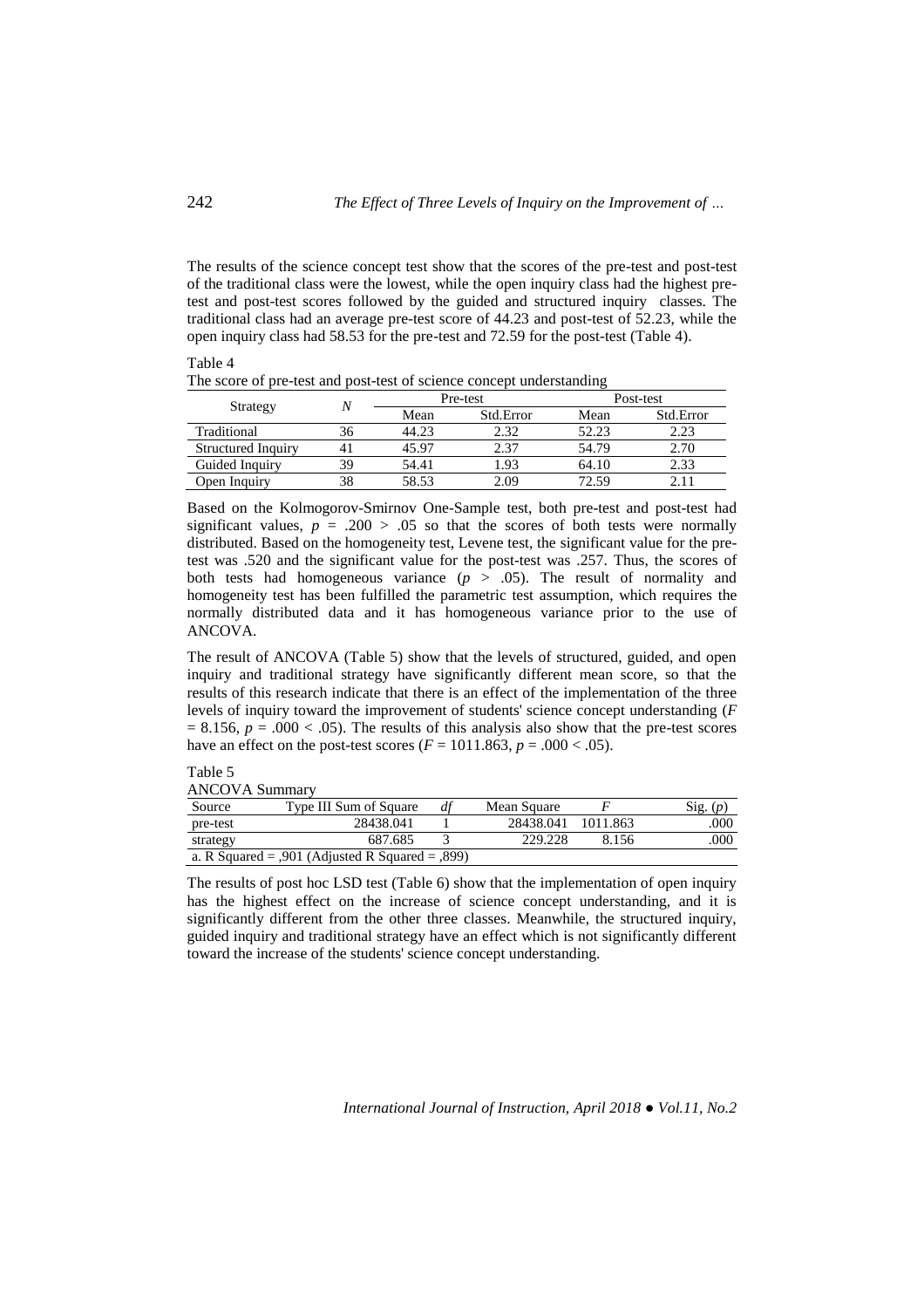| Tanie o          |  |
|------------------|--|
| LSD test summary |  |

 $T_{\rm{L11.6}}$ 

| Strategy $(I)$            | Mean <sup>a</sup> | Strategy $(J)$            | Mean             | Std.  | Sig. |
|---------------------------|-------------------|---------------------------|------------------|-------|------|
|                           |                   |                           | Difference (I-J) | Error | (p)  |
| Open Inquiry              | 64.769            | Guided Inquiry            | $4.321*$         | 1.215 | .001 |
|                           |                   | <b>Structured Inquiry</b> | $5.091*$         | 1.259 | .000 |
|                           |                   | Traditional               | 5.890*           | 1.314 | .000 |
| Guided Inquiry            | 60.448            | <b>Structured Inquiry</b> | .770             | 1.216 | .527 |
|                           |                   | Traditional               | 1.570            | 1.267 | .217 |
| <b>Structured Inquiry</b> | 59.678            | Traditional               | .799             | 1.212 | .511 |
| Traditional               | 58,878            |                           |                  |       |      |

<sup>a</sup>. Based on the estimated marginal means

\*. The mean difference is significant at the .05 level.

The results of interview indicate that the students of the traditional class and of the structured inquiry state that the experiment works are as a variation, in addition to the lecturing method, so that the learning process becomes more varied. The guided inquiry students state that an interactive atmosphere occurred during the experiment because the lecturer motivated the students to solve the experimental problems through intense questioning. Moreover, more specifically the open inquiry students state that the inquiry tasks encouraged the students to generate ideas, think critically and creatively to determine the experimental problems and work together to solve the problems.

#### **DISCUSSION**

Based on the results of the research, the implementation of open inquiry has a significant effect on the improvement of students' science concept understanding, and the results are significantly different from the implementation of structured and guided inquiry. In the learning process, the open inquiry students start their experiments by making experimental problems or questions, which are not done by the structured and guided inquiry and traditional strategy students. The consequence is to encourage the open inquiry students to have a high effort to find more literature and to provide more time to learn the science concepts to produce experimental questions. The process of studying the science concept has been done when they observed the phenomena as the basis of raising the experiment questions. This is in accordance with Sadeh and Zion (2009) that open inquiry students have higher levels of time preparation, literature searching, procedural comprehension, including the importance of controlling variables, work methods, and statistics, compared to the students implementing the other inquiry levels. The students who have higher efforts in learning will have higher knowledge scores (Schmid & Bogner, 2015).

The number of the experimental questions generated by the open inquiry class is more than the other three classes, as shown in Table 3. The experimental questions are presented at the exhibition stage, thus providing an advantage to the open inquiry students to discuss more science concepts related to the experiment questions. The opportunities for the students to discuss more science questions will provide space for mutual correction and complementary information in order to gain a better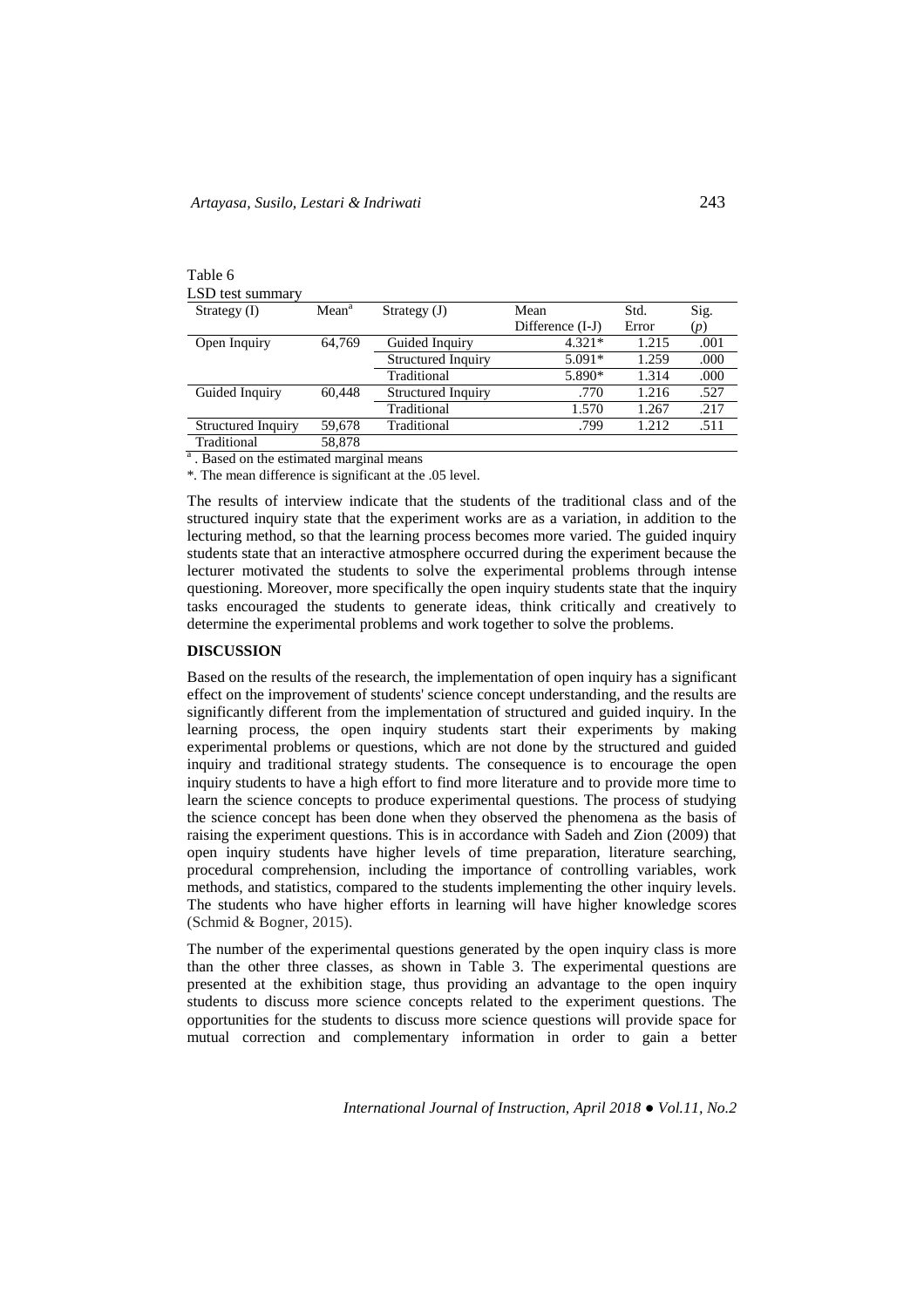understanding of the science concepts (Jablon, 2002; Rosenshine, 2012). The existence of more varied experimental questions also makes the discussion process more interesting, thus increasing the interaction and attractiveness of students in learning, and it is positively correlated with the students' concept understanding (Suprijono, 2014).

The characteristic of each level of inquiry, as Llewellyn (2013) suggests, is that teacher involvement in open inquiry compared to the other inquiry levels is the least of all, so that it gives greater responsibility for the students. The great involvement and responsibility will encourage the open inquiry students to think more critically, logically and creatively, so that they can fulfill the responsibilities of completing the experimental tasks. According to Zion and Mendelovici (2012), the implementation of open inquiry encourages the students to develop high-order thinking, such as critical thinking and logical thinking, creative thinking, and better inquiry skills. The critical, logical and creative thinking skill is correlated with cognitive skill and helps students gain a deeper understanding of the concepts they are learning (Koray & Koksal, 2009).

The results of the interviews with the open inquiry students found that they were more challenged to generate experimental design ideas and were encouraged to make intense cooperation to get the experiments done properly. The results of these interviews were in accordance with the finding that the implementation of open inquiry trains the students to be more cooperative and increases their motivation in learning (Lintuan et al., 2005; Sadah & Zion, 2011; Zion & Mendelovici, 2012). The existence of good motivation and cooperation can lead to a pleasant learning atmosphere and give students a chance to have good and more effective behavior in learning (Aljaafreh, 2013), so that, it seems give effect to the level of science concept understanding of open inquiry students higher than that of the students of the other inquiry levels.

According to the results of this research, the mean score of the students' science concept understanding from structured, to guided, and to open inquiry increased from 59,678 to 60,448, and to 64,769. This result can be caused by the effect of the development of students' critical and scientific thinking skills that can contribute to the development of their science concept understanding. According to Zion and Mendelovici (2012) that there is a development of critical thinkings and scientific skills from structured to guided inquiry and to open inquiry. However, based on this research, the score difference between the structured and the guided inquiry was not statistically significant. The same result was also reported by Ramdani (2012) that the science achievement between structured and guided inquiry students was not significantly different, but both were significantly different from the open inquiry students. The similarities of the implementation between the structured and guided inquiry are that both classes are provided experimental questions by the lecturer (Llewellyn, 2013). The students' activities which are only based on the experimental questions provided by lecturers make the structured and guided inquiry students only study the science concept which is limited to the lecturers' questions. Thus, the two classes have a tendency to have the same score of the science concept understanding and they are different from the open inquiry students that require them to be more critical of the science concept they learn in order to find the experimental questions that will be tested in the experiment.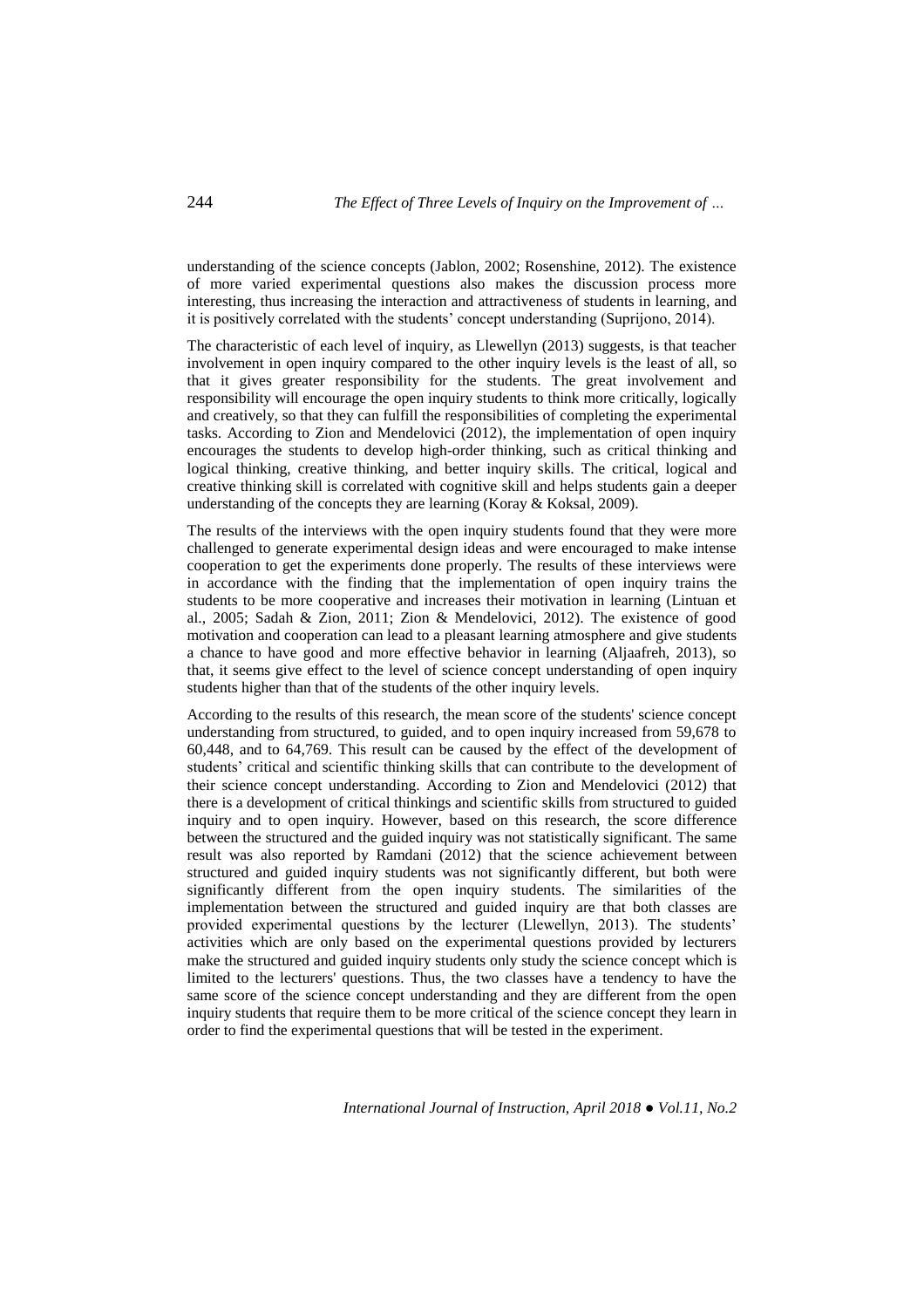In this research, although the structured inquiry students had higher mean score of science concept understanding than the traditional students, which was, 59,678 to 58,878, but the difference was not significant. The implementation of structured inquiry and traditional strategy has similarities in terms of the experimental processes, both of which perform experiments based on the work procedures provided by lecturers, but they are different in terms of assigning responsibilities to the structured inquiry students to present the data in their own way (Llewellyn, 2011). This may have the same effect on their efforts in learning including to learn the concepts of science. Thus, this could be the reason that the effect of the implementation of structured inquiry on improving students' science concept understanding is not significantly different from that of the traditional strategy.

## **CONCLUSION**

Based on the result of the research, it is concluded that the implementation of open inquiry has significant different effect with the implementation of structured and guided inquiry in improving students' science concept understanding. The implementation of structured and guided inquiry has the same effect with the implementation of traditional strategies in improving students' science concept understanding. Thus, the implementation of open inquiry is the best strategy in the effort to improve the science concept understanding of elementary school teacher candidates. The result of this research can provide implication to the curriculum development on the science lecturing of elementary school teacher candidate. For example, mini-research activities can be included to the curriculum. That is a way to facilitate the implementation of open inquiry strategy in science learning

The implementation of structured and guided inquiry in this research was based on one or two experimental questions on each of the experimental topics, and this was different from the open inquiry which had more experimental questions. The effect of the implementation of structured and guided inquiry can be re-evaluated with another research that gives students more diverse experimental questions. Thus, it is expected that more specific information found will help improve the effectiveness of the implementation of these two levels of inquiry in improving students' science concept understanding.

### **REFERENCES**

Abdi, A. (2014). The effect of inquiry based learning method on student academic achievement in science course. *Universal Journal of Education Research*, 2(1), 37-41.

Akbar, B. (2010) Penguasaan keterampilan proses guru SD [Process skill mastery of elementary school teacher]. *Jurnal Pendidikan dan Kebudayaan Educatio Indonesiae*, 18/1, 1-16.

Aljaafreh, I. J. A. R. (2013). The effect of using the directed inquiry strategy on the development of critical thinking skills and achievement in physics of the tenth grade students in Southern Mazar. *Journal of Education and Practice*, 4(2)7, 191-197.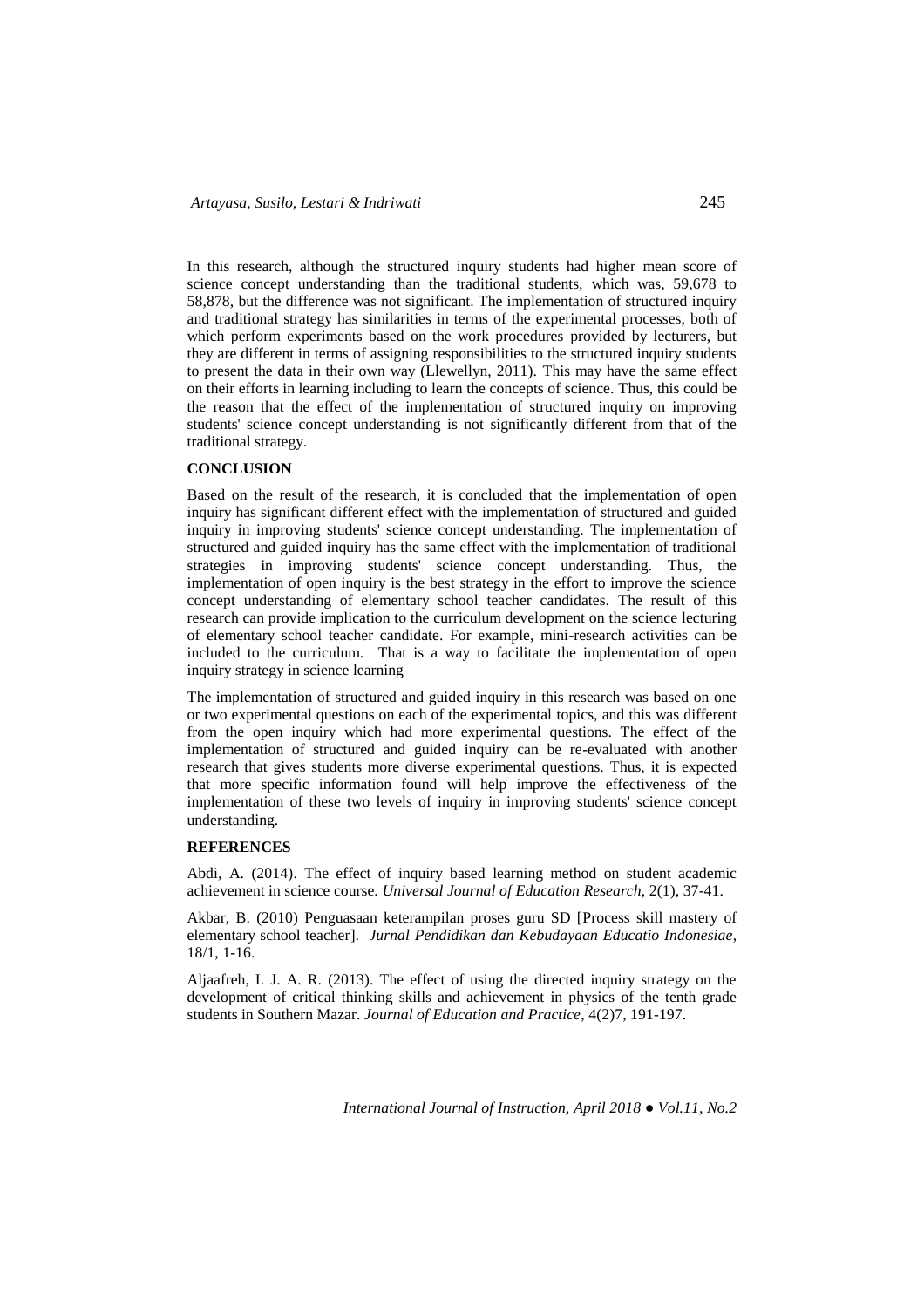Andrini, V. S. (2016). The effectiveness of inquiry learning method to enhance student' learning outcome: a theoretical and empirical review. *Journal of Education and Practice*, 7(3), 38-42

Arslan, A. (2014). Transition between open and guided inquiry instruction. *Procedia Social and Behavioral Sciences*, 141, 407 – 412.

Bilgin, I. (2009). The effects of guided inquiry instruction incorporating a cooperative learning approach on university students' achievement of acid and bases concepts and attitude toward guided inquiry instruction*. Scientific Research and Essay,* 4/10, 1038- 1046*.*

BSNP. (2010). *Paradigma pendidikan nasional abad 21 [*The national education paradigm of the 21st century*]*. Jakarta: Badan Standar Nasional Pendidikan.

Fuad, N. M., Zubaidah, S., Mahanal, S., & Suarsini, E. (2017). Improving junior high schools' critical thinking skills based on test three different models of learning. *International Journal of Instruction*, 10(1), 101-116.

Jablon, P. (2002). Alignment of instruction with knowledge of student learning. In R. W. Bybee, Ed., *Learning science and the science of learning*, 65-76. Arlington, Virginia: National Science teachers association Press.

Kemendikbud. (2013). *Implementasi kurikulum 2013 [*Implementation of the 2013 curriculum*]*. Jakarta: Badan Pengembangan Sumber Daya Manusia Pendidikan dan Kebudayaan dan Penjaminan Mutu Pendidikan.

Ketpichainarong, W., Panijpan, B., & Ruenwongsa, P. (2010). Enhanced learning of biotechnology students by an inquiry-based cellulose laboratory. *International Journal of Environmental & Science Education*, 5(2), 169-187.

Koray, O., & Koksal, M. S. (2009). The effect of creative and critical thinking based laboratory applications on creative and logical thinking abilities of prospective teachers. *Asia-Pacific Forum on Science Learning and Teaching*, 10/1, Retrieved 12 may, 2017 from [https://www.ied.edu.hk/apfslt/download/v10\\_issue1\\_files/koksal.pdf](https://www.ied.edu.hk/apfslt/download/v10_issue1_files/koksal.pdf)

Kurniawan, A., & Fadloli. (2016). Profil penguasaan keterampilan proses sains mahasiswa PGSD Universitas Terbuka [The profile of science process skill of PGSD students in Open University]. *Proceeding Biology Education Conference*, 13/1, 410- 419.

Laksana, D. N. L. (2014). Profil pemahaman konsep IPA guru-guru kelas sekolah dasar di Kabupaten Ngada NTT [The profile of science concept understanding of elementary school teachers in Ngada District NTT]*. Jurnal Ilmiah Pendidikan Citra Bakti,* 1(1), 15- 26*.*

Laksana, D. N.L. (2016). Miskonsepsi dalam Materi IPA Sekolah Dasar [Misconception in Elementary School Science Material], *Jurnal Pendidikan Indonesia*, 5(2), 843-852.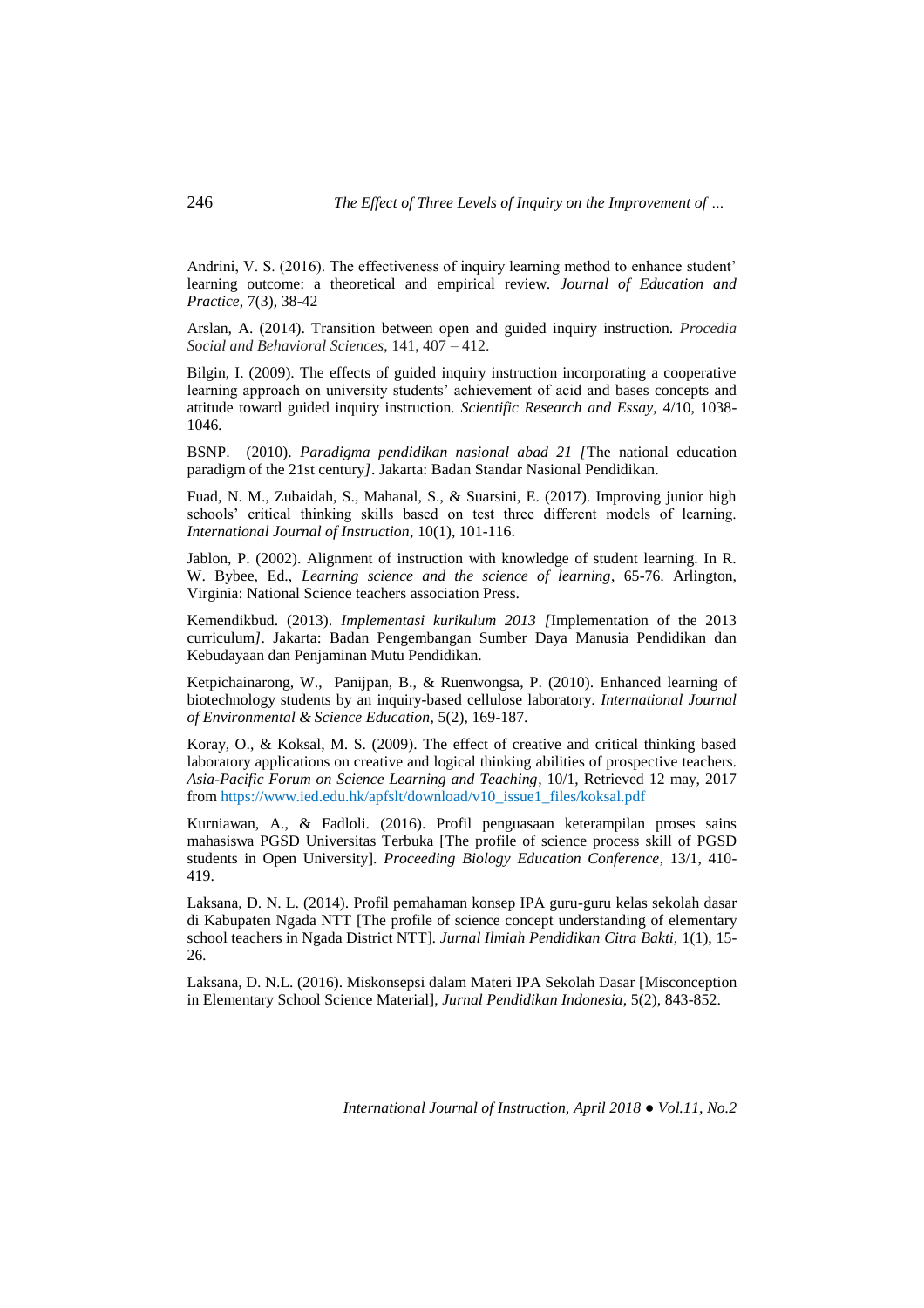Lintuan, H., Chin, C-C., Tsai, C-C, & Cheng, S-F. (2005). Investigating the effectiveness of inquiry instruction on the motivation of different learning styles students. *International Journal of Mathematic Education,* 3*,* 541-566.

Llewellyn, D. (2011). *Differentiated science inquiry*. California: Corwin A Sage Company.

Llewellyn, D. (2013). *Teaching high school science through inquiry and argumentation*. (Second edition). California: Corwin A Sage Company.

Mariana, I. M. A., & Praginda, W. (2009)*. Hakikat IPA dan pendidikan IPA untuk guru SD [*The nature of science and science education for elementary school teachers*]*. Jakarta: Pusat Pengembangan dan Pemberdayaan Pendidikan dan Tenaga Kependidikan IPA (PPPPTK IPA).

Nahadi & Hamdu, G. (2016). *Analisis pembelajaran IPA berbasis konteks dan assesment yang dikembangkan oleh mahasiswa calon guru sekolah dasar [*Contextual and assessment-based science teaching analysis developed by prospective elementary school teachers*],* Seminar Nasional Pendidikan Sains, 41-47. Surakarta, 22 October, 2016.

OECD (2016). *PISA 2015 PISA result in focus*. Retrieved 25 August, 2016 from https://www.oecd.org*.*pdf.

Pujayanto (2011). Miskonsepsi IPA (fisika) pada guru sekolah dasar [The misconception of science (physics) in elementary school teachers]*, Jurnal Materi dan Pembelajaran Fisika,* 1(1), 22-28.

Rahayu, S. (2016). *Mengembangkan literasi sains anak Indonesia melalui pembelajaran berorientasi nature of science (NOS) [*Developing Indonesian children science literacy through nature-based learning of science (NOS)*].* Paper Presented at Professor inauguration speech, Universitas Negeri Malang, Indonesia, 17 March, 2016.

Ramdani, A. (2012). *Pengembangan perangkat pembelajaran inkuiri melalui kegiatan lesson study serta pengaruhnya terhadap hasil belajar IPA biologi dan keterampilan berpikir kritis siswa berkemampuan akademik berbeda di SMPN Kota Mataram [*Developing inquiry learning material through lesson study activities and its impact on biology science learning outcomes and critical thinking skills of different academic students at junior high school Kota Mataram*]*. Unpublished Dissertation, Pasca Sarjana Universitas Negeri Malang, Indonesia.

Rosenshine, B. (2012). Principles of instruction, research-based strategies that all teachers should know. *American Educator*, Retrieved 13 June, 2017 from [https://www.aft.org/sites/ default/files/ periodicals/ Rosenshine.pdf.](https://www.aft.org/sites/%20default/files/%20periodicals/%20Rosenshine.pdf)

Sadah, I., & Zion, M. (2011). Which type of inquiry project do high school biology students prefer: open or guided? *Res Sci Educ*, 42, 831-848.